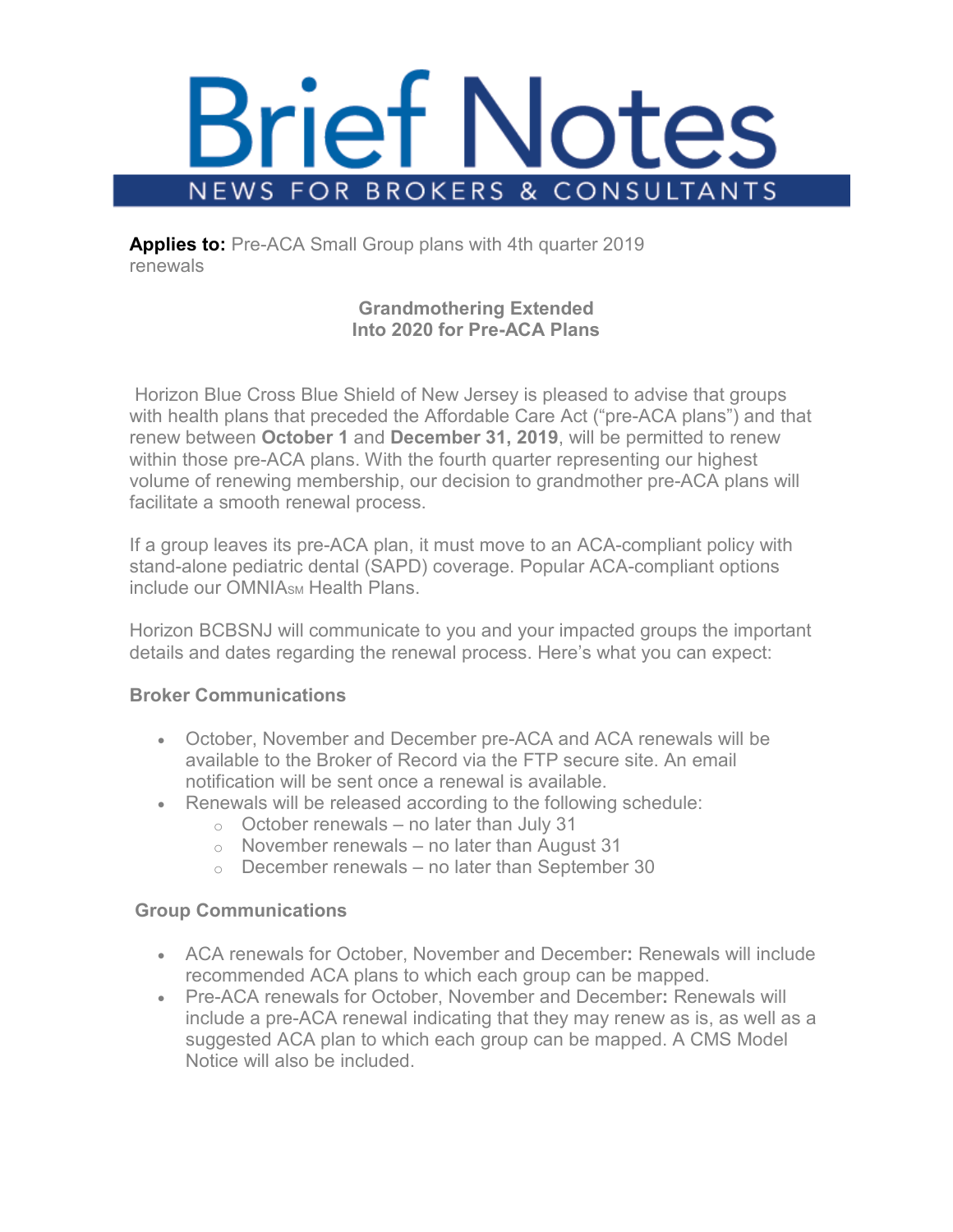- Renewals will be released according to the following schedule:
	- $\circ$  October renewals no later than July 31
	- $\circ$  November renewals no later than August 31
	- $\circ$  December renewals no later than September 30

Note:

- If a group does not actively select an ACA plan, it will automatically renew as is within its existing pre-ACA product.
- For all groups that select an ACA plan, please submit the ACA conversion through **Broker Online Services**.

## **Pre-ACA to ACA Plan Conversions**

All groups converting from a pre-ACA plan to an ACA plan are required to send in the conversion form, new certification paperwork, including applicable tax documentation as noted below, and waivers.

### **Mandatory Tax Documentation for Groups with Two to Five or 45+ Eligible Employees**

These requirements apply to all pre-ACA to ACA conversions regardless of whether they previously sent their certification to Horizon BCBSNJ and were advised by Horizon BCBSNJ Small Group Certification they could renew as is.

| <b>Group Structure</b>    | <b>Form</b>         | <b>Additional Documentation</b>        |
|---------------------------|---------------------|----------------------------------------|
| Single Owner/             | Schedule C          | Q3 2019 WR-30 for                      |
| Sole Proprietor           |                     | employees                              |
| Partnership               | $K-1(s)$            | Q3 2019 WR-30 for                      |
| (must be 100% ownership)  |                     | employees                              |
| <b>Corporate Entities</b> | Schedule G for 2017 | Q3 2019 WR-30 for                      |
| (C- and S-corps)          |                     | employees                              |
|                           |                     | NJ State WR-30:                        |
| <b>All Groups</b>         |                     | Most recent completed                  |
|                           |                     | quarter for all employees <sup>1</sup> |

These requirements apply to all pre-ACA to ACA conversions regardless of whether they previously sent their certification to Horizon BCBSNJ and were advised by Horizon BCBSNJ Small Group Certification they could renew as is.

WR-30 = Quarterly Wage Report

<sup>1</sup> Effective **October 1, 2019** and after, third quarter WR-30s will be required for fourth quarter 2019 conversions.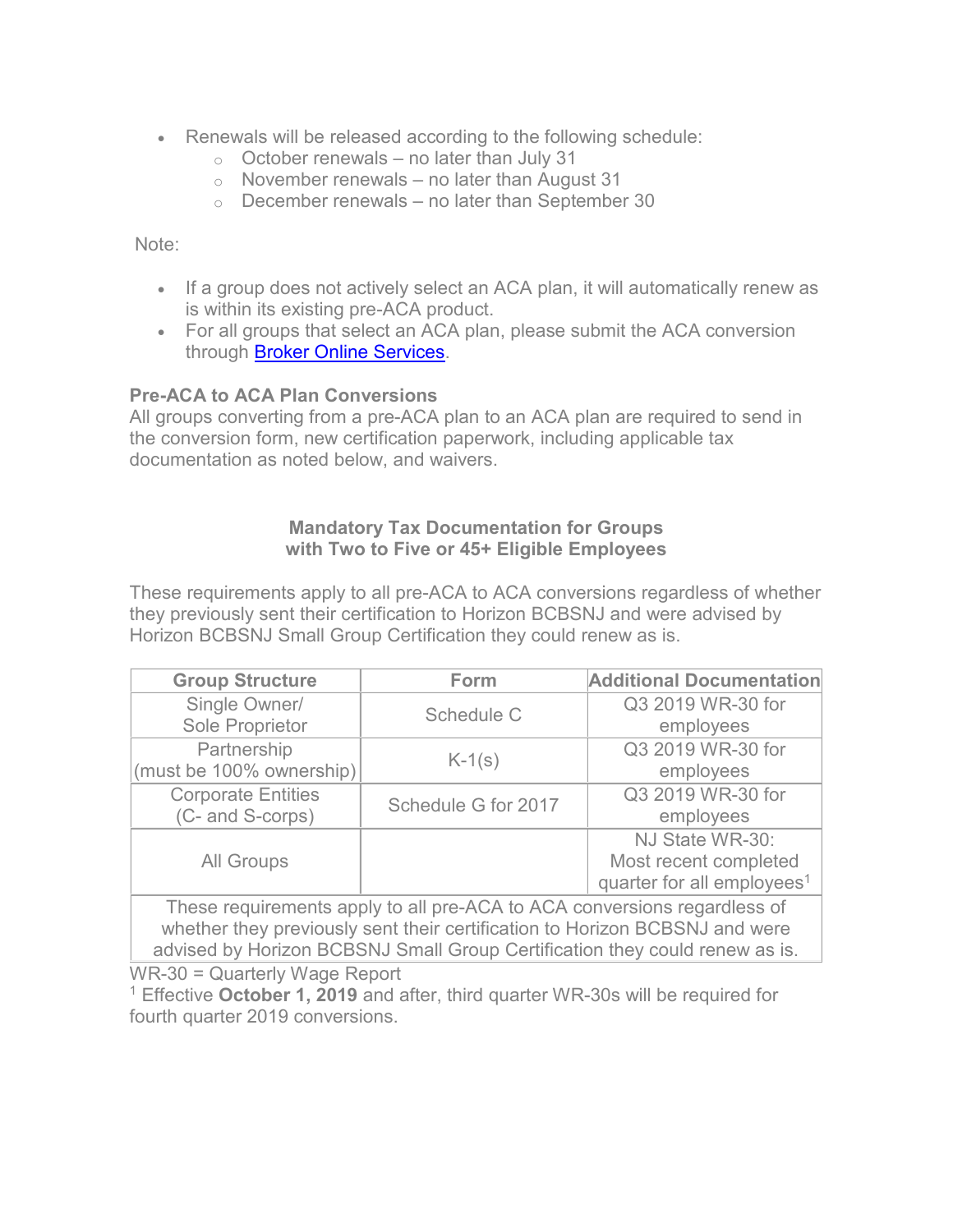Groups of six to 44 eligible employees do not need to submit tax documents, but rather the Certification with Conversion form and waivers.

Conversion paperwork should be sent to our Conversions department at [Conversion@HorizonBlue.com,](mailto:Conversion@HorizonBlue.com) not to Horizon BCBSNJ's Certification department.

### **Certification Paperwork Submission**

Horizon BCBSNJ sends certification paperwork at least 120 days prior to a group's renewal. Groups are instructed to complete and return the required paperwork to Horizon BCBSNJ within 15 days of receipt. At that time, the group will not have received its renewal, and therefore will not have determined if it will renew as is into the existing pre-ACA plan or move to an ACA plan. New certification paperwork, including waivers and tax documents (as outlined above), is required with the conversion paperwork for groups converting from pre-ACA to ACA plans. This is required for groups of five and under and 45 or more eligible employees. It also helps us in closely monitoring that husband/wife, sole proprietor and owner-onlyenrolled groups are renewing as is in a pre-ACA plan and not converting to an ACA plan; these groups are not eligible for ACA plans.

As always, the conversion deadline for renewing groups or off-anniversary conversions is five business days prior to renewal date. If a group accepts its existing pre-ACA or ACA plan renewal, no paperwork is necessary. Conversion paperwork is only required if a group converts to a completely different ACA plan alternative or if it moves from a pre-ACA plan to an ACA plan.

Complete paperwork must be submitted in a timely manner. Conversions without all required documentation may lose their requested conversion date and may be moved to the next month.

If you have questions, please contact your Horizon BCBSNJ sales executive or account manager.